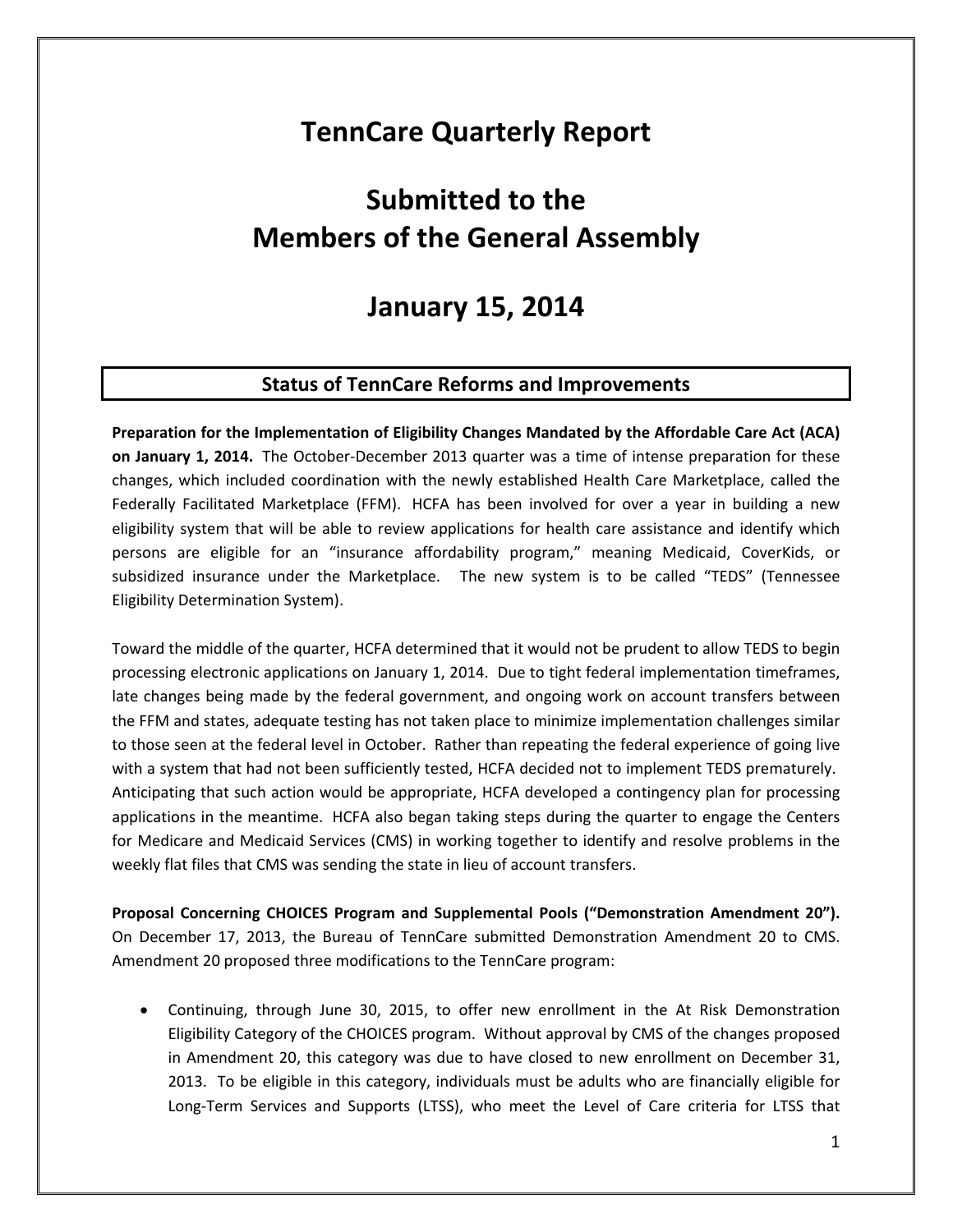existed in Tennessee on June 30, 2012, but not the criteria that went into effect on July 1, 2012, and who are at risk for institutionalization in the absence of Home and Community Based Services that are available to them through the CHOICES Program;

- Expanding the State's Essential Access Hospital Pool to address the fact that Tennessee is now the only state in the country without a Disproportionate Share Hospital (DSH) allotment specified in federal statute. Under Amendment 20, funds previously associated with DSH payments in Tennessee would be added to the Essential Access Hospital Pool; and
- Adding Erlanger Hospital in Chattanooga to the list of hospitals eligible for special payments under the State's Public Hospital Supplemental Payment Pool.

CMS notified TennCare on December 30, 2013, that the component of Amendment 20 concerning the At Risk Demonstration Eligibility Category had been approved and that negotiations regarding the other two components would take place "in the coming weeks."

**Possible Changes to TennCare Benefits ("Demonstration Amendment 21").** On December 30, 2013, the Bureau notified the public of another proposal to be submitted to CMS. Demonstration Amendment 21 repeats several changes proposed in each of the last four years that were made unnecessary each time by the General Assembly's passage or renewal of a one‐year Enhanced Coverage Fee. Changes to the TennCare benefit package for adults that would be necessary if the one‐year Enhanced Coverage Fee were not renewed this year are as follows:

- Elimination of physical therapy, speech therapy, and occupational therapy for all adults
- Benefit limits on certain hospital services, lab and X-ray services, and health practitioners' office visits for non‐pregnant adults and non‐institutionalized adults

Additional information about Amendment 21 is available online at http://www.tn.gov/tenncare/polnotice4.shtml.

**Managed Care Contracts.**  The Bureau issued a Request for Proposals (RFP) on October 2, 2013, for three organizations to furnish managed care services to the TennCare population. The RFP required the winning bidders to provide physical health services, behavioral health services, and LTSS throughout the state, with actual service delivery scheduled to begin in Middle Tennessee on January 1, 2015, and in East and West Tennessee later that calendar year. (Each of TennCare's current managed care contracts is limited to one of Tennessee's three grand regions, although a single entity may hold more than one contract. BlueCare, for instance, has managed care contracts in East Tennessee and West Tennessee.)

On December 16, 2013, the Bureau announced that the winning proposals had been submitted by Amerigroup, BlueCare, and UnitedHealthcare, the three companies that currently form TennCare's managed care network. New contracts with these entities will last from January 1, 2014, through December 31, 2016, and contain options for five one‐year extensions. Additional information about this process appears on the TennCare website at https://news.tn.gov/node/11831.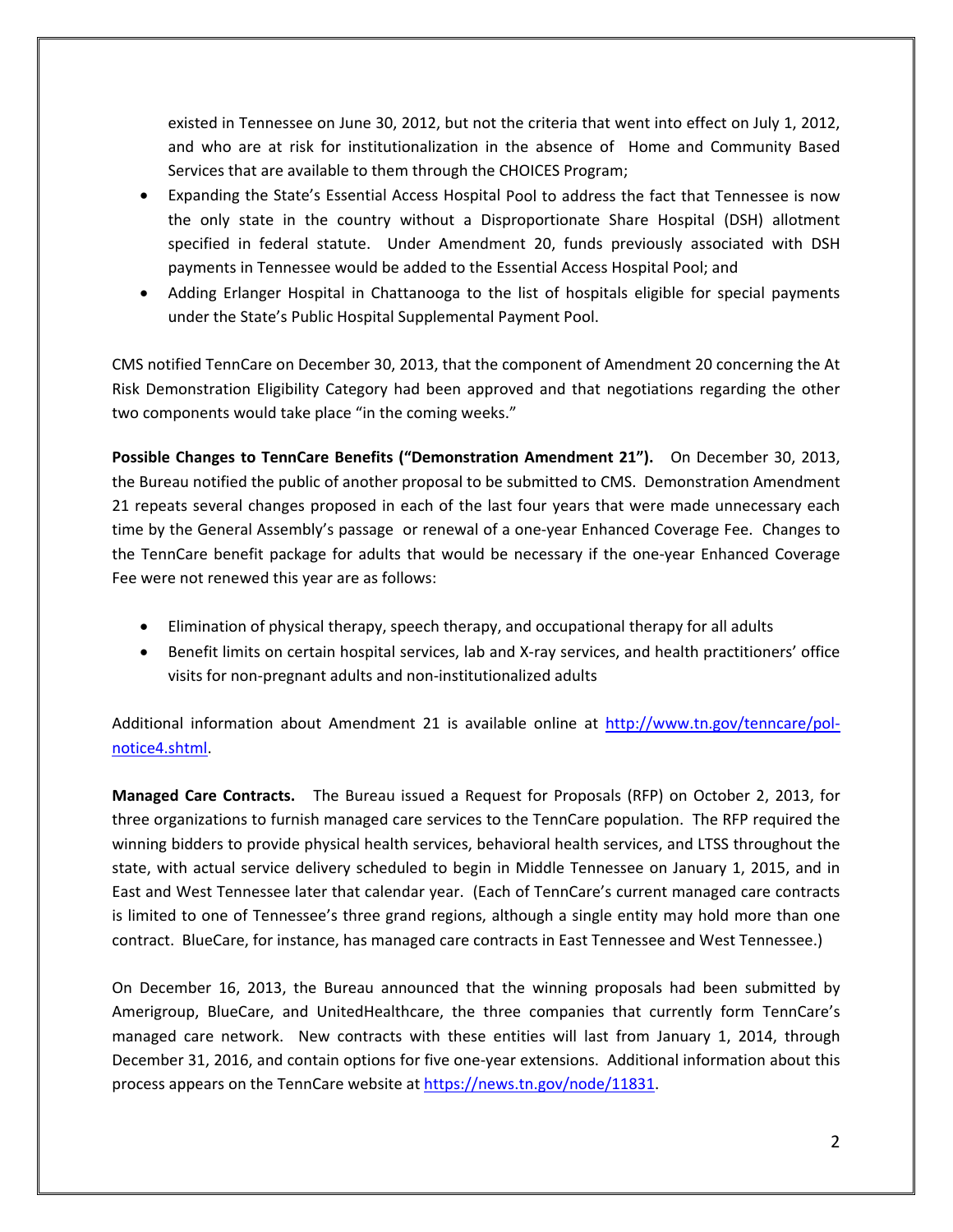**Budget Presentation.** On November 18, 2013, three members of TennCare's executive staff—Director Darin Gordon, Deputy Director and Chief of Staff Dr. Wendy Long, and Chief Financial Officer Casey Dungan—presented the Fiscal Year 2015 proposed budget for the Division of Health Care Finance and Administration (HCFA) to Governor Bill Haslam, Finance and Administration Commissioner Larry Martin, Budget Director David Thurman, and Chief Operating Officer Greg Adams.

The presentation document itself, which is available on HCFA's website at http://tn.gov/HCFA/forms/HCFAbudgetFY15.pdf, concisely summarizes the manner in which TennCare has been able to deliver quality care and achieve high levels of member satisfaction while continuing to control inflationary growth. Projections from accounting firm PricewaterhouseCoopers and the CMS Office of the Actuary included within the presentation indicate that, due to fiscal controls implemented by TennCare, inflation of medical costs under TennCare is expected to be held to 3.5 percent over a three year period, as compared to a 7.5 percent inflation rate for commercial insurance programs and a 6.6 percent inflation rate for Medicaid programs as a whole. Factors contributing to this accomplishment, as stated in the presentation, include the use of enrollment and claims data to pinpoint and eliminate inefficiencies, as well as the successful integration of most TennCare services within managed care.

As Governor Haslam had requested of all State agencies, HCFA included within its budget a proposed plan for reducing expenditures by 5 percent. Potential cost‐controlling measures ranged from enhanced anti‐fraud efforts and managed care strategies to limited reductions in provider reimbursement rates, enrollee benefits, and grant funding.

Touching on program changes necessitated by the Affordable Care Act and concluding with an overview of the system of payment reform that TennCare is pursuing, the presentation laid out the challenges and opportunities facing HCFA and Tennessee in the years to come.

**Incentives for Providers to Use Electronic Health Records.** The Electronic Health Record (EHR) Incentive Program is a partnership between federal and state governments that grew out of the Health Information Technology for Economic and Clinical Health (HITECH) Act. The purpose of the program, as its name suggests, is to provide financial incentives to Medicaid providers<sup>1</sup> to replace outdated, often paper-based approaches to medical record-keeping with electronic systems that meet rigorous certification criteria and that can improve health care delivery and quality. The federal government provides 100 percent of the funding for the incentive payments and 90 percent of the administrative costs.

Currently, Medicaid providers may qualify for two types of payments:

 $1$  CMS allows two types of providers to participate in the Medicaid EHR Incentive Program: medical professionals (physicians, nurse practitioners, certified nurse midwives, dentists, and certain kinds of physician assistants) and hospitals (acute care hospitals, critical access hospitals, and children's hospitals).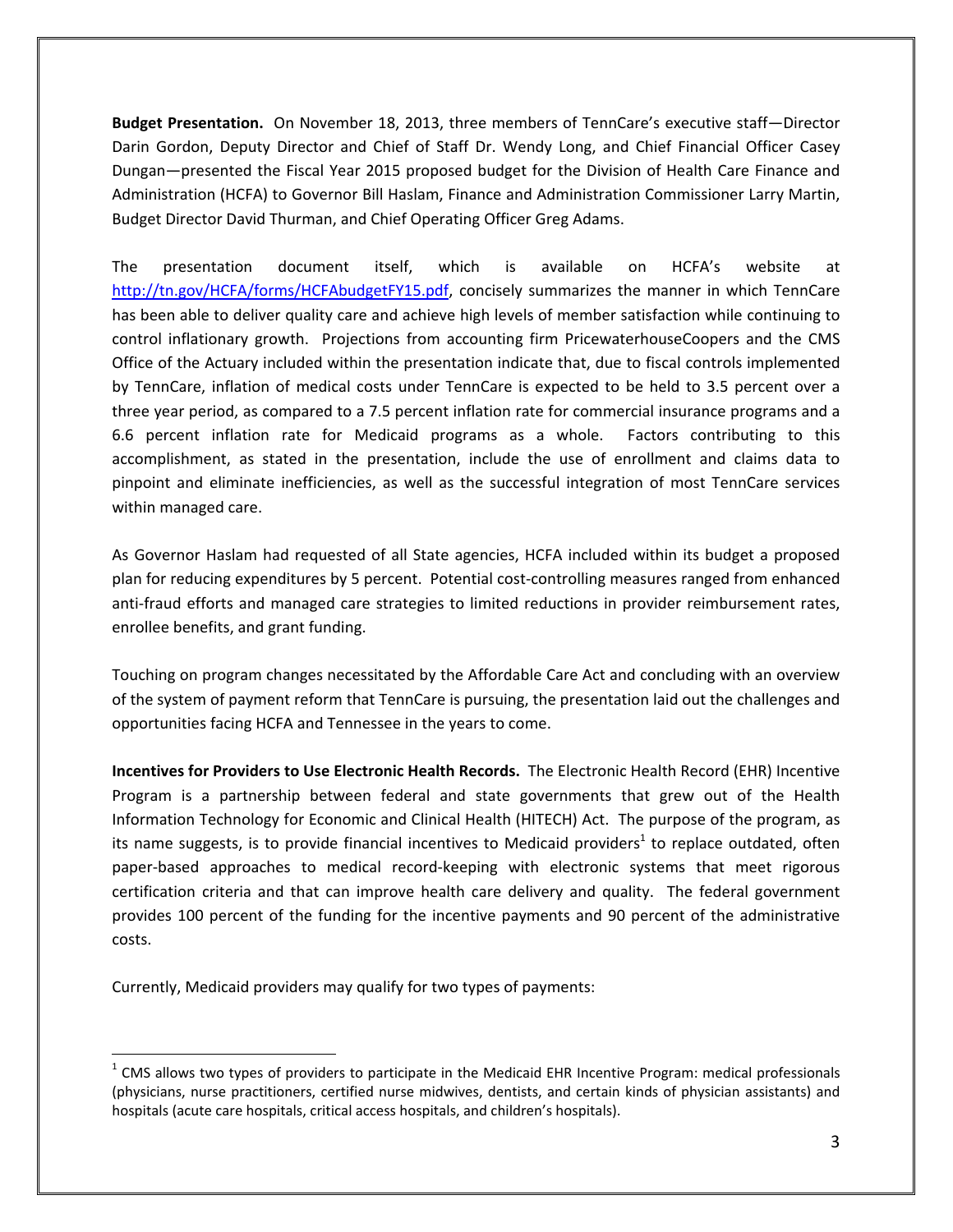- First-year payments to providers who adopted, implemented, or upgraded to certified EHR technology capable of meeting "meaningful use" (i.e., use that is measurable in both quantity and quality) standards; and
- Second-year payments to providers who earned first-year payments in Calendar Year 2012 and who achieved meaningful use of EHR technology for any period of 90 consecutive days in Fiscal Year 2013 (for eligible hospitals) or Calendar Year 2013 (for eligible professionals).

First-year and second-year EHR payments made by TennCare during the October-December 2013 quarter as compared with payments made throughout the life of the program appear in the table below:

| <b>Payment Type</b>  | <b>Number of Providers</b>  | <b>Quarterly Amount</b> | <b>Cumulative Amount</b> |
|----------------------|-----------------------------|-------------------------|--------------------------|
|                      | Paid                        | Paid (Oct-Dec 2013)     | <b>Paid to Date</b>      |
| First-year payments  | 100 providers               | \$3,364,873             | \$132,790,952            |
|                      | (35 nurse practitioners,    |                         |                          |
|                      | 33 physicians, 18           |                         |                          |
|                      | dentists, 6 certified nurse |                         |                          |
|                      | midwives, 5 hospitals,      |                         |                          |
|                      | and 3 physician             |                         |                          |
|                      | assistants)                 |                         |                          |
| Second-year payments | 81 providers                | \$4,181,236             | \$27,193,188             |
|                      | (45 physicians, 18 nurse    |                         |                          |
|                      | practitioners, 14           |                         |                          |
|                      | hospitals, and 4 certified  |                         |                          |
|                      | nurse midwives)             |                         |                          |

Outreach activities conducted by Bureau staff during the quarter included:

- Participation in six statewide workshops conducted by the Tennessee Medical Association during October;
- Hosting a provider help desk at the annual meeting of the Tennessee Academy of Family Physicians from October 29 through November 1;
- Conducting a "Meaningful Use Technical Assistance" webinar on November 1;
- Presentation to 30 members of tnREC (Tennessee's regional extension center for health information technology) on November 18;
- Participation in the UnitedHealthcare Provider Expo in December;
- Attendance at the eHealth Summit on December 6;
- Monthly newsletters distributed by the Bureau's EHR ListServ; and
- A quarterly reminder issued through the Provider Incentive Payment Program ("PIPP") system to Tennessee providers who had registered at the federal level but who have not registered or attested at the state level.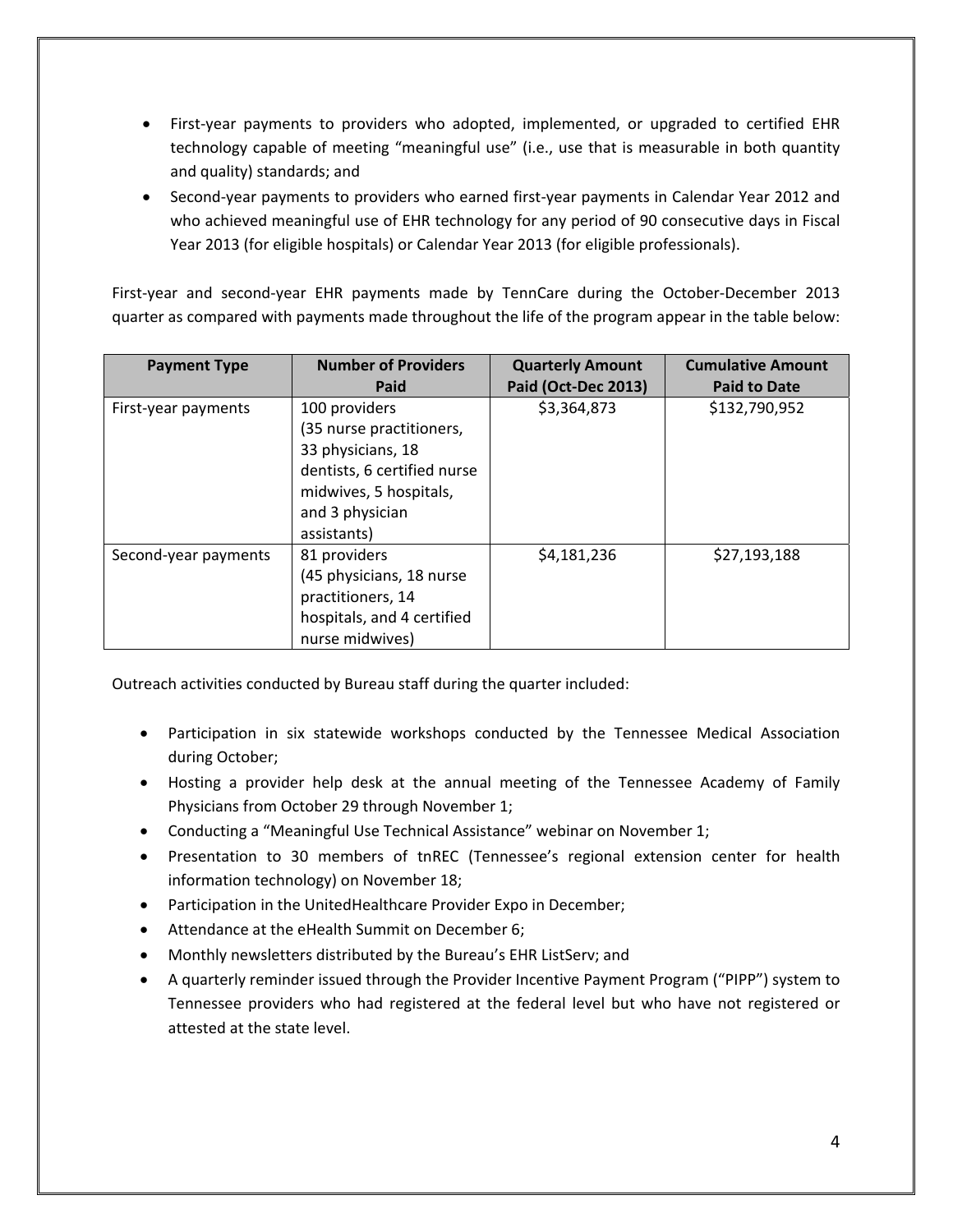A significant priority for the Bureau during the first quarter of Calendar Year 2014 is the planning of several provider workshops throughout the state. The meetings, which will be coordinated with tnREC, are designed to update providers on—and thereby maintain the momentum of—the EHR program.

**Public Forum on the TennCare Demonstration.** In compliance with federal regulation and the terms of its Demonstration agreement with CMS, TennCare hosted a public forum in the downtown branch of the Nashville Public Library on December 18, 2013. The purpose of the forum was to provide members of the public an opportunity to comment on the progress of the TennCare Demonstration project, which has delivered Medicaid services to eligible Tennesseans under a managed care model since 1994.

The December 18 open meeting was not the only avenue through which feedback could be offered. Notice of the forum—which appeared in such diverse settings as the TennCare website, eight different Tennessee newspapers, and county offices of the Department of Human Services—included an email address, a physical address, and a dedicated phone line at which comments would be accepted.

Although public response was limited, additional opportunities to assess the TennCare Demonstration will be available, as TennCare is required to convene a forum on this subject each year for the foreseeable future.

**Essential Access Hospital (EAH) Payments.** The TennCare Bureau continued to make Essential Access Hospital payments during the October‐December 2013 quarter. Essential Access Hospital payments are payments from a pool of \$100 million (\$34,220,000 in State dollars) appropriated by the General Assembly and funded by the Enhanced Coverage Fee.

The methodology for distributing these funds specifically considers each hospital's relative contribution to providing services to TennCare members, while also acknowledging differences in payer mix and hospitals' relative ability to make up TennCare losses. Data from the Hospital Joint Annual Report is used to determine hospitals' eligibility for these payments. Eligibility is determined each quarter based on each hospital's participation in TennCare. In order to receive a payment for the quarter, a hospital must be a contracted provider with TennCare Select and at least one other Managed Care Organization (MCO), and it must have contracted with TennCare Select for the entire quarter that the payment represents. Excluded from the Essential Access Hospital payments are Critical Access Hospitals, which receive cost‐based reimbursement from the TennCare program and, therefore, are not included, and the four State mental health institutes.

The Essential Access Hospital payments made during the second quarter of State Fiscal Year 2014 for dates of service during the first quarter are shown in the table below.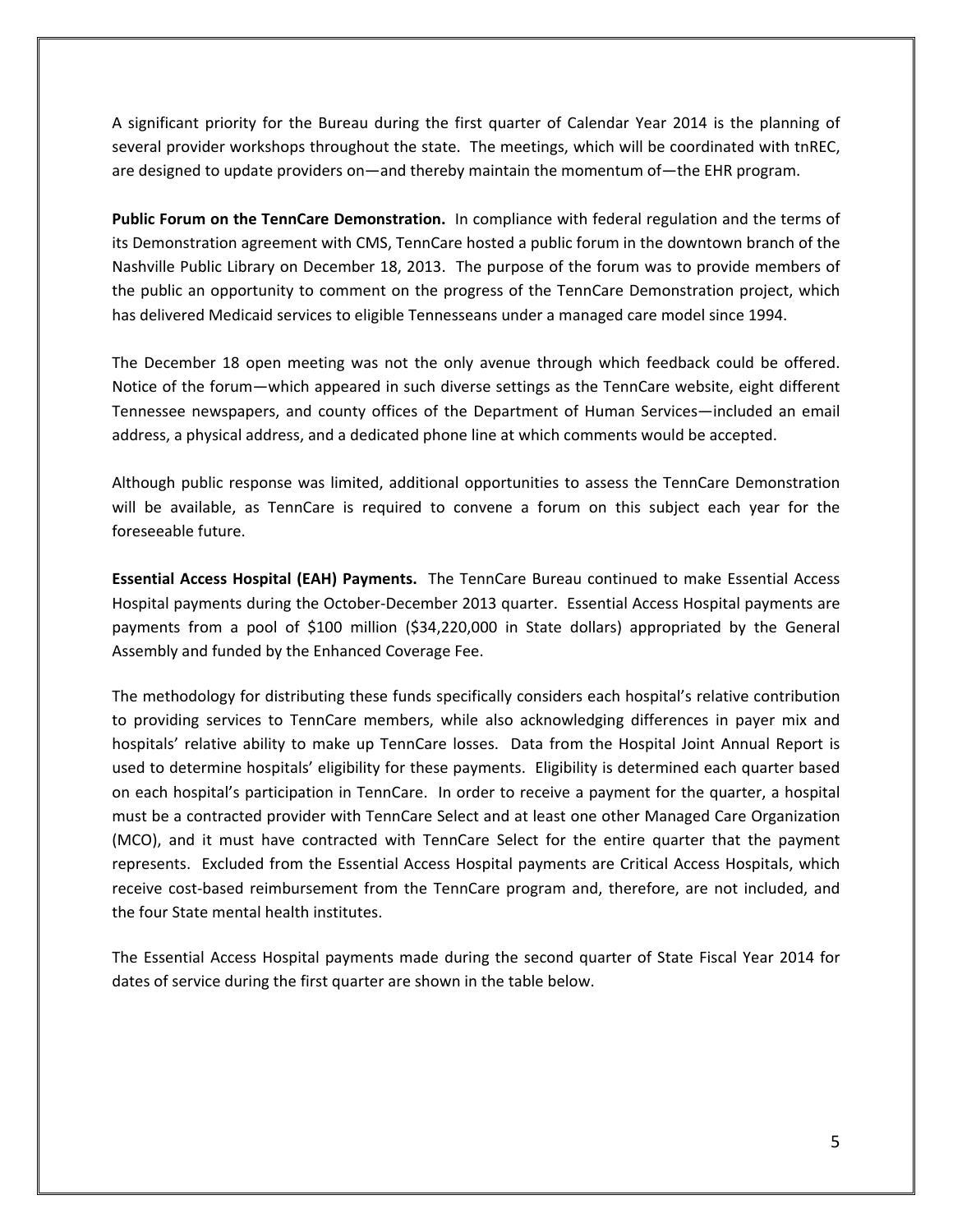|                                            |                          | <b>EAH Second Quarter FY</b> |
|--------------------------------------------|--------------------------|------------------------------|
| <b>Hospital Name</b>                       | County                   | 2014                         |
| Vanderbilt University Hospital             | Davidson County          | \$3,275,631                  |
| Regional Medical Center at Memphis         | <b>Shelby County</b>     | \$3,072,008                  |
| <b>Erlanger Medical Center</b>             | <b>Hamilton County</b>   | \$2,618,413                  |
| University of Tennessee Memorial Hospital  | <b>Knox County</b>       | \$1,498,746                  |
| Johnson City Medical Center (with          |                          |                              |
| Woodridge)                                 | <b>Washington County</b> | \$1,259,775                  |
| Metro Nashville General Hospital           | Davidson County          | \$775,427                    |
| LeBonheur Children's Medical Center        | <b>Shelby County</b>     | \$715,777                    |
| Parkridge Medical Center (with Parkridge   |                          |                              |
| Valley)                                    | <b>Hamilton County</b>   | \$653,989                    |
| East Tennessee Children's Hospital         | <b>Knox County</b>       | \$534,223                    |
| Jackson - Madison County General Hospital  | <b>Madison County</b>    | \$528,354                    |
| Methodist Healthcare - South               | <b>Shelby County</b>     | \$443,711                    |
| Methodist Healthcare - Memphis Hospitals   | <b>Shelby County</b>     | \$413,340                    |
| Saint Jude Children's Research Hospital    | <b>Shelby County</b>     | \$408,108                    |
| University Medical Center (with McFarland) | <b>Wilson County</b>     | \$389,627                    |
| Saint Thomas Midtown Hospital              | Davidson County          | \$381,325                    |
| <b>Centennial Medical Center</b>           | Davidson County          | \$288,040                    |
| Physicians Regional Medical Center         | <b>Knox County</b>       | \$284,354                    |
| Methodist Healthcare - North               | <b>Shelby County</b>     | \$274,578                    |
| Skyline Medical Center (with Madison       |                          |                              |
| Campus)                                    | Davidson County          | \$266,243                    |
| Saint Francis Hospital                     | <b>Shelby County</b>     | \$246,950                    |
| Saint Thomas Rutherford Hospital           | <b>Rutherford County</b> | \$244,441                    |
| Parkwest Medical Center (with Peninsula)   | <b>Knox County</b>       | \$240,097                    |
| Wellmont Holston Valley Medical Center     | <b>Sullivan County</b>   | \$235,084                    |
| Maury Regional Hospital                    | <b>Maury County</b>      | \$228,572                    |
| Fort Sanders Regional Medical Center       | <b>Knox County</b>       | \$210,243                    |
| Pathways of Tennessee                      | <b>Madison County</b>    | \$206,684                    |
| <b>Skyridge Medical Center</b>             | <b>Bradley County</b>    | \$190,095                    |
| Ridgeview Psychiatric Hospital and Center  | Anderson County          | \$186,980                    |
|                                            | Montgomery               |                              |
| <b>Gateway Medical Center</b>              | County                   | \$173,333                    |
| Cookeville Regional Medical Center         | <b>Putnam County</b>     | \$172,102                    |
| Delta Medical Center                       | Shelby County            | \$167,817                    |
| Parkridge East Hospital                    | <b>Hamilton County</b>   | \$162,909                    |
| Methodist Hospital - Germantown            | Shelby County            | \$161,496                    |
| <b>Blount Memorial Hospital</b>            | <b>Blount County</b>     | \$151,337                    |
| Wellmont Bristol Regional Medical Center   | <b>Sullivan County</b>   | \$149,288                    |
| <b>Baptist Memorial Hospital for Women</b> | <b>Shelby County</b>     | \$143,694                    |
| Haywood Park Community Hospital            | Haywood County           | \$139,898                    |
| NorthCrest Medical Center                  | <b>Robertson County</b>  | \$132,607                    |

### **Essential Access Hospital Payments for the Quarter**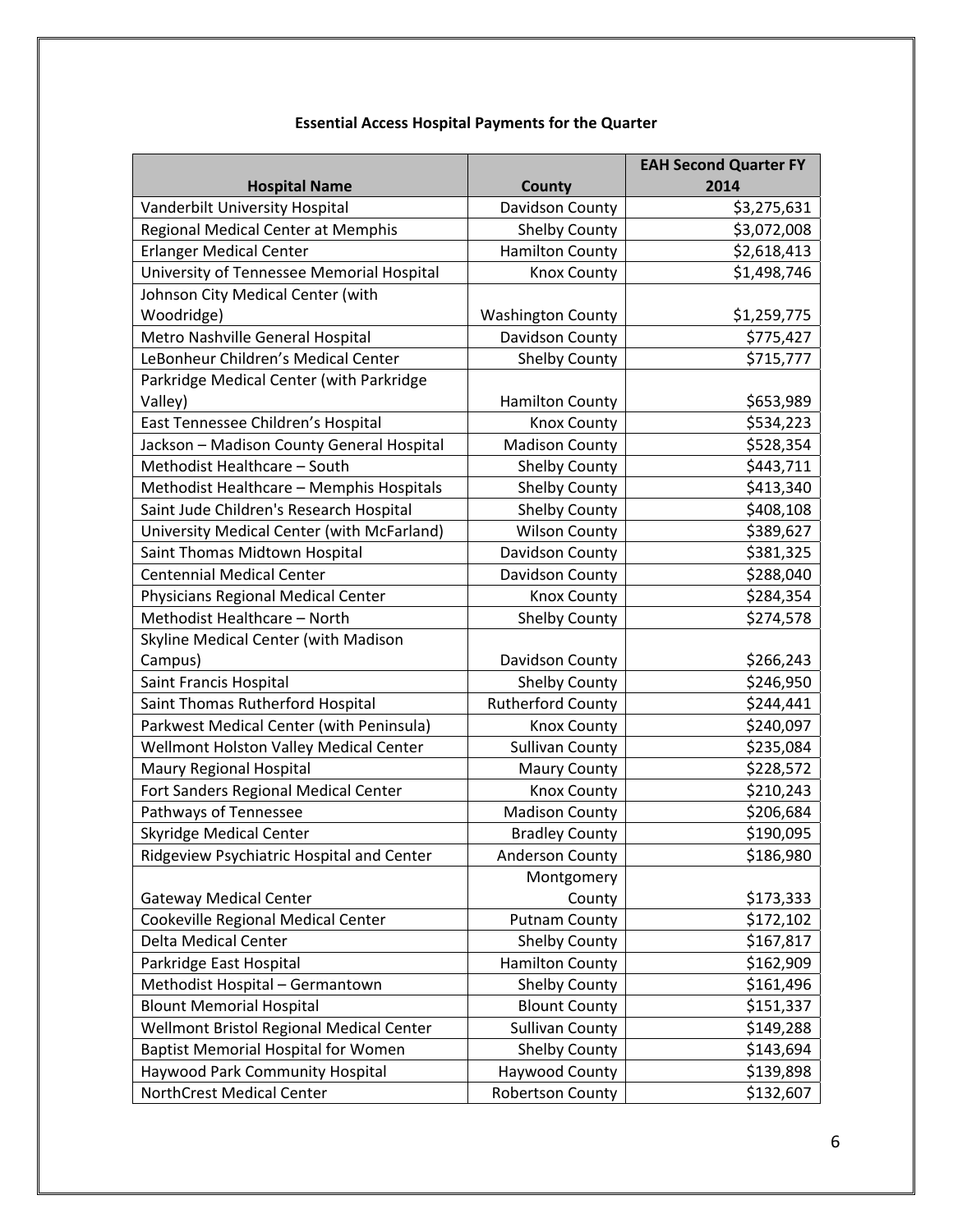|                                           |                          | <b>EAH Second Quarter FY</b> |
|-------------------------------------------|--------------------------|------------------------------|
| <b>Hospital Name</b>                      | <b>County</b>            | 2014                         |
| Southern Hills Medical Center             | Davidson County          | \$116,743                    |
| <b>LeConte Medical Center</b>             | Sevier County            | \$114,442                    |
| <b>Horizon Medical Center</b>             | Dickson County           | \$113,659                    |
| <b>Sumner Regional Medical Center</b>     | <b>Sumner County</b>     | \$111,091                    |
| Tennova Healthcare - Newport Medical      |                          |                              |
| Center                                    | Cocke County             | \$107,325                    |
| Rolling Hills Hospital                    | <b>Williamson County</b> | \$106,336                    |
| Takoma Regional Hospital                  | <b>Greene County</b>     | \$101,875                    |
| Methodist Medical Center of Oak Ridge     | <b>Anderson County</b>   | \$100,374                    |
| Heritage Medical Center                   | <b>Bedford County</b>    | \$100,115                    |
| Baptist Memorial Hospital - Tipton        | <b>Tipton County</b>     | \$96,590                     |
| <b>StoneCrest Medical Center</b>          | <b>Rutherford County</b> | \$96,173                     |
| <b>Summit Medical Center</b>              | Davidson County          | \$95,154                     |
| Tennova Healthcare - LaFollette Medical   |                          |                              |
| Center                                    | Campbell County          | \$95,007                     |
| Dyersburg Regional Medical Center         | <b>Dyer County</b>       | \$91,340                     |
| Morristown - Hamblen Healthcare System    | <b>Hamblen County</b>    | \$90,703                     |
| Henry County Medical Center               | <b>Henry County</b>      | \$88,269                     |
| <b>Sweetwater Hospital Association</b>    | Monroe County            | \$75,388                     |
| <b>Sycamore Shoals Hospital</b>           | <b>Carter County</b>     | \$74,430                     |
| Harton Regional Medical Center            | Coffee County            | \$72,489                     |
| <b>Grandview Medical Center</b>           | <b>Marion County</b>     | \$70,389                     |
| Indian Path Medical Center                | <b>Sullivan County</b>   | \$69,889                     |
| Humboldt General Hospital                 | <b>Gibson County</b>     | \$69,722                     |
| Regional Hospital of Jackson              | <b>Madison County</b>    | \$67,394                     |
| Baptist Memorial Hospital - Union City    | <b>Obion County</b>      | \$64,853                     |
| Lakeway Regional Hospital                 | <b>Hamblen County</b>    | \$63,581                     |
| Jellico Community Hospital                | Campbell County          | \$63,061                     |
| Wellmont Hawkins County Memorial Hospital | <b>Hawkins County</b>    | \$62,662                     |
| <b>Hardin Medical Center</b>              | <b>Hardin County</b>     | \$57,850                     |
| Crockett Hospital                         | Lawrence County          | \$57,727                     |
| <b>Athens Regional Medical Center</b>     | <b>McMinn County</b>     | \$56,895                     |
| River Park Hospital                       | <b>Warren County</b>     | \$56,164                     |
| Southern Tennessee Medical Center         | Franklin County          | \$54,845                     |
| Livingston Regional Hospital              | <b>Overton County</b>    | \$54,382                     |
| Tennova Healthcare - Jefferson Memorial   |                          |                              |
| Hospital                                  | Jefferson County         | \$52,578                     |
| Henderson County Community Hospital       | <b>Henderson County</b>  | \$43,890                     |
| <b>McNairy Regional Hospital</b>          | <b>McNairy County</b>    | \$42,263                     |
| Roane Medical Center                      | Roane County             | \$42,150                     |
| Skyridge Medical Center - Westside        | <b>Bradley County</b>    | \$41,596                     |
| <b>Bolivar General Hospital</b>           | Hardeman County          | \$36,846                     |
| McKenzie Regional Hospital                | <b>Carroll County</b>    | \$36,658                     |
| <b>Claiborne County Hospital</b>          | <b>Claiborne County</b>  | \$36,244                     |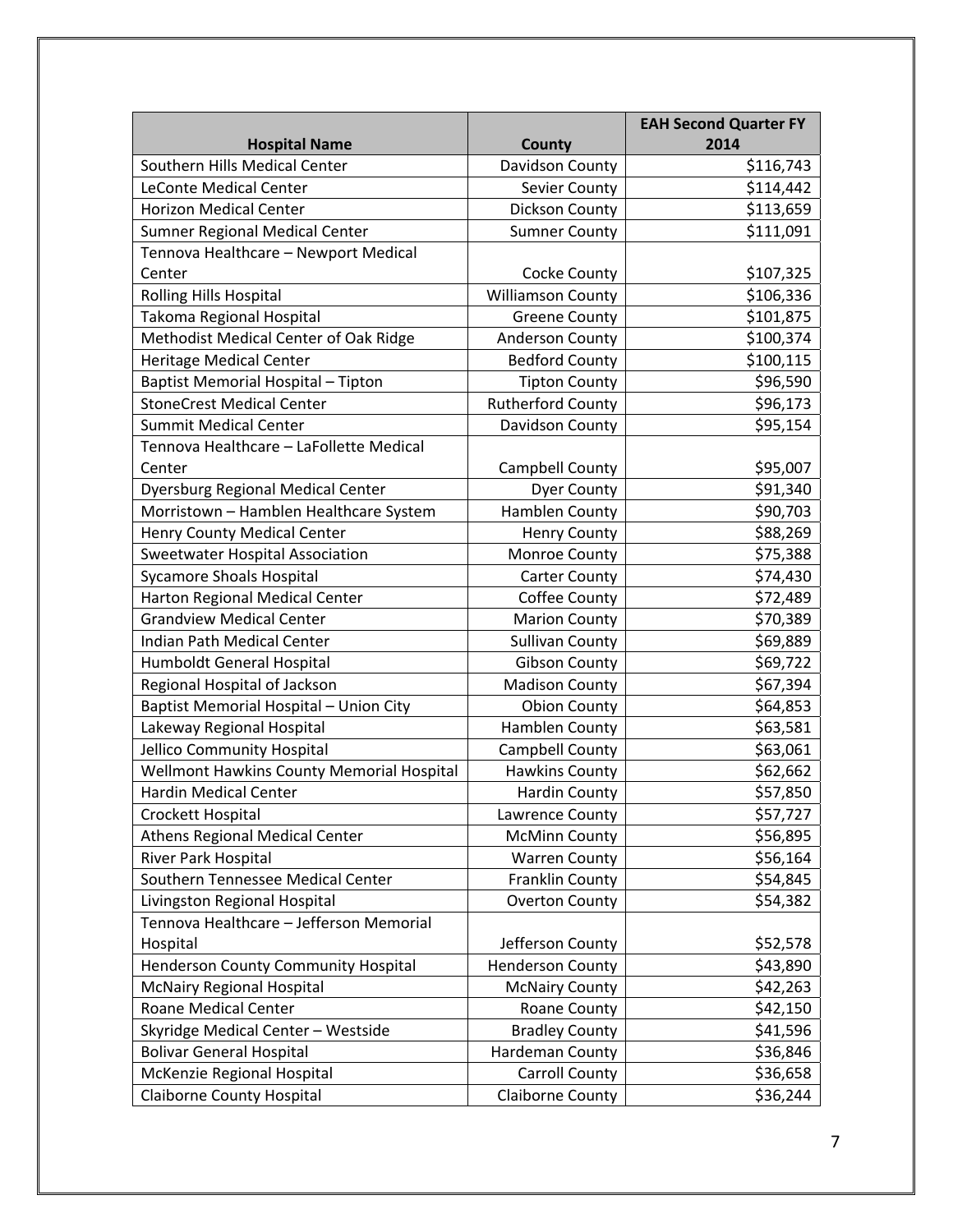|                                        |                        | <b>EAH Second Quarter FY</b> |
|----------------------------------------|------------------------|------------------------------|
| <b>Hospital Name</b>                   | County                 | 2014                         |
| Hillside Hospital                      | <b>Giles County</b>    | \$35,736                     |
| <b>Volunteer Community Hospital</b>    | <b>Weakley County</b>  | \$33,058                     |
| <b>Gibson General Hospital</b>         | <b>Gibson County</b>   | \$32,282                     |
| United Regional Medical Center         | Coffee County          | \$32,045                     |
| Jamestown Regional Medical Center      | <b>Fentress County</b> | \$30,327                     |
| Wayne Medical Center                   | <b>Wayne County</b>    | \$28,309                     |
| Methodist Healthcare - Fayette         | <b>Fayette County</b>  | \$28,166                     |
| Erlanger Health System - East Campus   | <b>Hamilton County</b> | \$27,381                     |
| DeKalb Community Hospital              | DeKalb County          | \$25,765                     |
| Baptist Memorial Hospital - Huntingdon | Carroll County         | \$20,365                     |
| White County Community Hospital        | <b>White County</b>    | \$16,800                     |
| Emerald - Hodgson Hospital             | <b>Franklin County</b> | \$15,328                     |
| <b>TOTAL</b>                           |                        | \$25,000,000                 |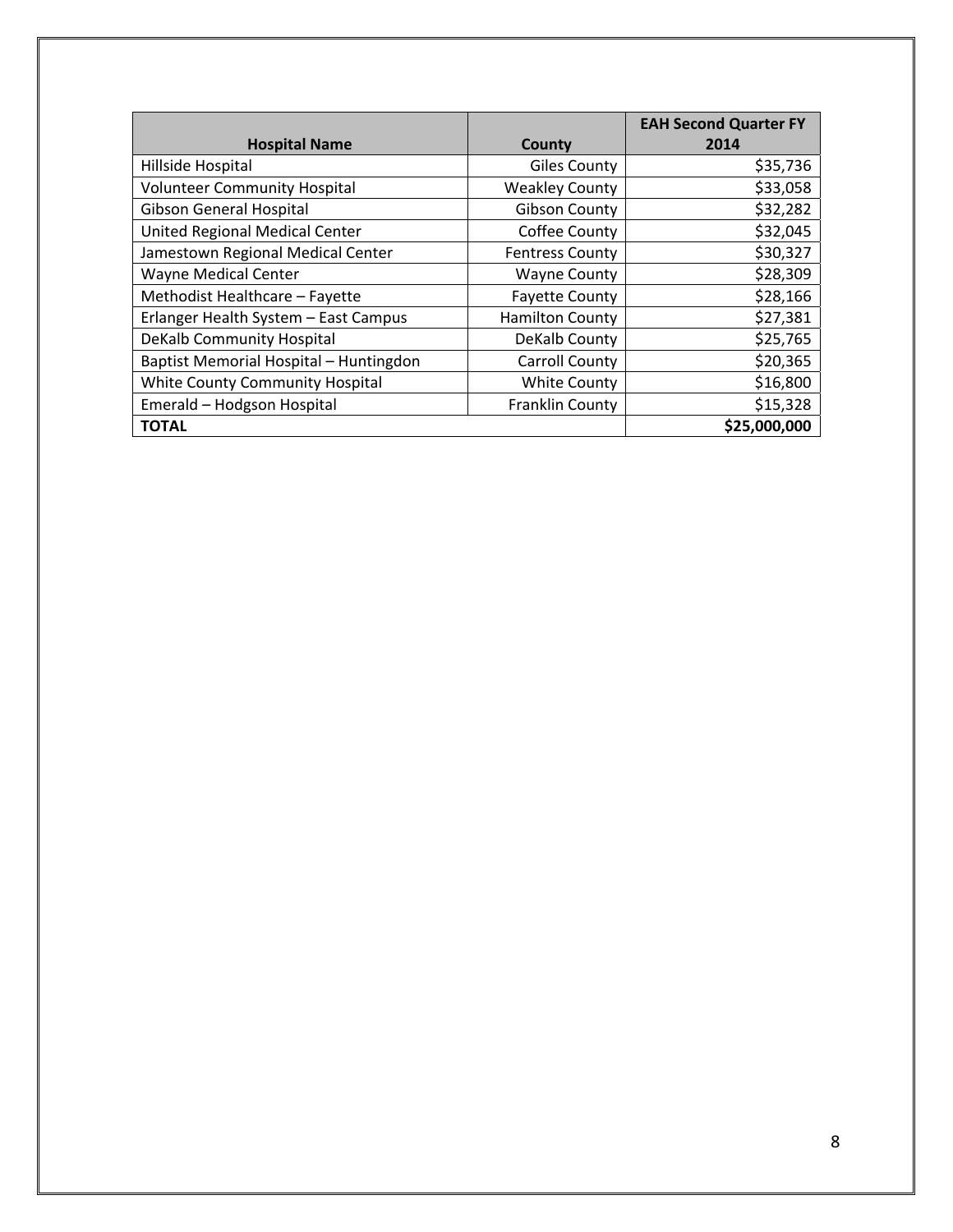### **Number of Recipients on TennCare and Costs to the State**

At the end of the period October 1, 2013, through December 31, 2013, there were 1,185,741 Medicaid eligibles and 19,900 Demonstration eligibles enrolled in TennCare, for a total of 1,205,641 persons.

Estimates of TennCare spending for the second quarter are summarized in the table below.

| <b>Spending Category</b> | 2 <sup>nd</sup> Quarter* |
|--------------------------|--------------------------|
| MCO services**           | \$1,814,602,700          |
| Dental services          | \$38,593,100             |
| Pharmacy services        | \$228,772,500            |
| Medicare "clawback"***   | \$43,145,000             |

*\*These figures are cash basis as of December 31 and are unaudited.*

*\*\*This figure includes Integrated Managed Care MCO expenditures.*

\*\*\*The Medicare Part D clawback is money states are required to pay to the federal government to help *offset costs the federal government incurs by covering the prescription benefit for enrollees who have both Medicare and Medicaid.*

### **Viability of MCCs in the TennCare Program**

**Claims payment analysis.** TennCare's prompt pay requirements may be summarized as shown below.

| <b>Entity</b> | <b>Standard</b>                                                      | Authority               |
|---------------|----------------------------------------------------------------------|-------------------------|
| <b>MCOs</b>   | 90% of clean claims for payment for services delivered to            | T.C.A. $§$ 56-32-126(b) |
| (non-CHOICES  | TennCare enrollees are paid within 30 calendar days of the           |                         |
| services)     | receipt of such claims.                                              |                         |
|               |                                                                      |                         |
|               | 99.5% of all provider claims are processed, and, if                  |                         |
|               | appropriate, paid within 60 calendar days of receipt.                |                         |
| <b>MCOs</b>   | 90% of clean electronically submitted Nursing Facility and           | TennCare contract       |
| (CHOICES      | applicable Home and Community Based Services claims <sup>2</sup> are |                         |
| services)     | processed and paid within 14 calendar days of receipt.               |                         |
|               |                                                                      |                         |
|               | 99.5% of clean electronically submitted Nursing Facility and         |                         |
|               | applicable Home and Community Based Services claims <sup>3</sup> are |                         |
|               | processed and paid within 21 calendar days of receipt.               |                         |

<sup>&</sup>lt;sup>2</sup> Excludes Personal Emergency Response Systems (PERS), assistive technology, minor home modifications, and pest control claims. Claims for delivery of these services are handled like general MCO claims.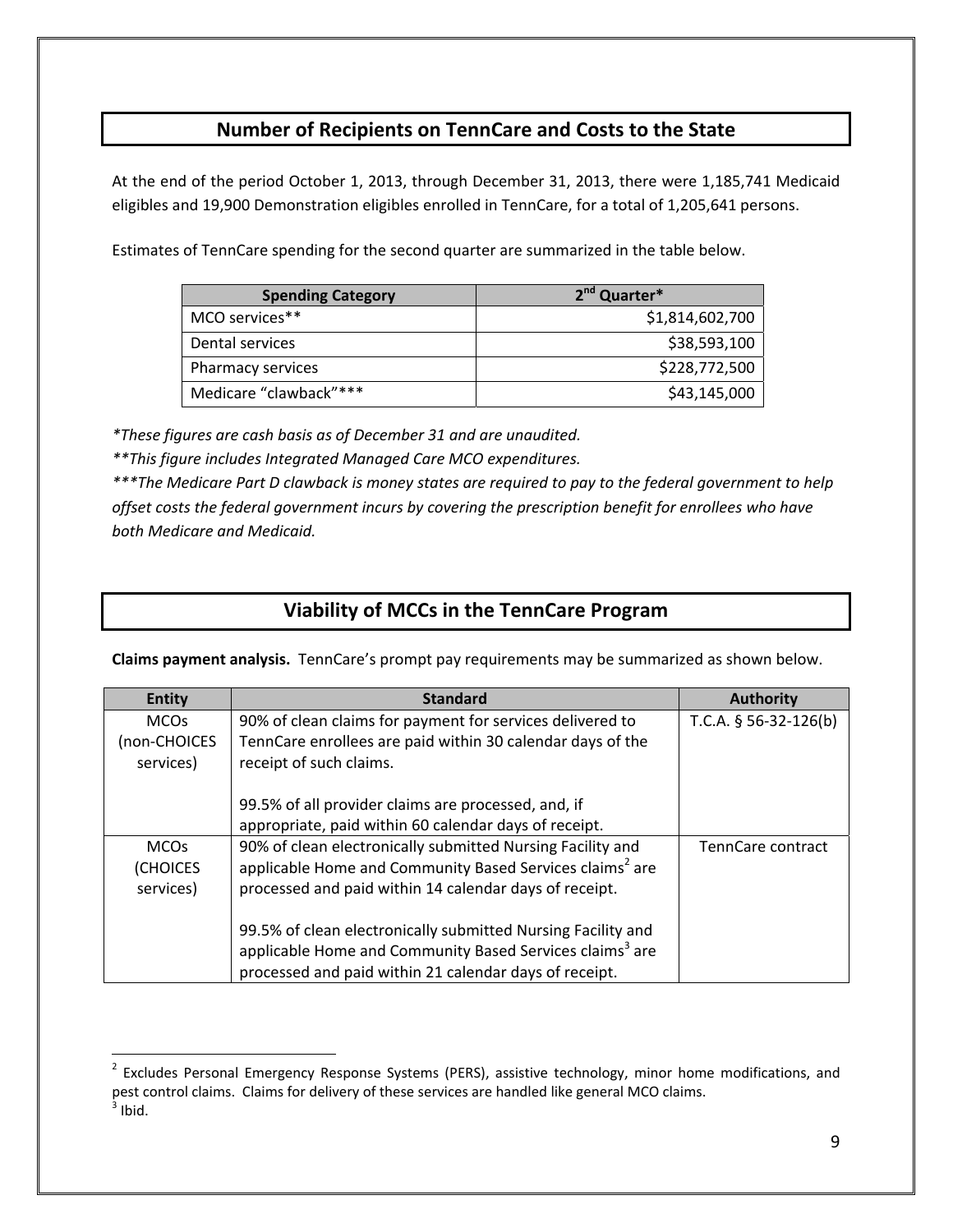| <b>Entity</b> | <b>Standard</b>                                              | <b>Authority</b>     |
|---------------|--------------------------------------------------------------|----------------------|
| <b>DBM</b>    | 90% of clean claims for payment for services delivered to    | TennCare contract    |
|               | TennCare enrollees are processed, and, if appropriate, paid  | and in accordance    |
|               | within 30 calendar days of the receipt of such claims.       | with T.C.A. § 56-32- |
|               |                                                              | 126(b)               |
|               | 99.5% of all provider claims are processed, and, if          |                      |
|               | appropriate, paid within 60 calendar days of receipt.        |                      |
| <b>PBM</b>    | 100% of all clean claims submitted by pharmacy providers are | TennCare contract    |
|               | paid within 10 calendar days of receipt.                     |                      |

The MCOs, the DBM, and the PBM are required to submit monthly claims data files of all TennCare claims processed to the Tennessee Department of Commerce and Insurance (TDCI) for verification of statutory and contractual prompt pay compliance. The plans are required to separate their claims data by TennCare Contract (i.e., East, Middle, or West Grand Region) and by subcontractor (e.g., claims processed by a vision benefits manager). Furthermore, the MCOs are required to identify separately non-emergency transportation (NEMT) claims in the data files. Finally, the MCOs are required to submit separate claims data files representing a subset of electronically submitted Nursing Facility and applicable Home and Community Based Services claims for CHOICES enrollees. TDCI then performs an analysis and reports the results of the prompt pay analyses by NEMT and CHOICES claim types, by subcontractor, by TennCare contract, and by total claims processed for the month.

If an MCO does not comply with the prompt pay requirements based on the total claims processed in a month, TDCI has the statutory authority to levy an administrative penalty of \$10,000 for each month of non-compliance after the first instance of non-compliance was reported to the plan. The TennCare Bureau can also assess liquidated damages pursuant to the terms of the Contractor Risk Agreement. If the DBM and PBM do not meet their contractual prompt pay requirements, only the TennCare Bureau can assess applicable liquidated damages against these entities.

**Net worth requirement.** By statute, the minimum net worth requirement for each TennCare MCO is calculated based on premium revenue for the most recent calendar year, as well as any TennCare payments made to the MCO that are not reported as premium revenue.

During this quarter, the MCOs submitted their National Association of Insurance Commissioners (NAIC) Third Quarter 2013 Financial Statements. As of September 30, 2013, TennCare MCOs reported net worth as indicated in the table below.<sup>4</sup>

| MCO                  | <b>Net Worth</b> | Reported         | Excess/      |
|----------------------|------------------|------------------|--------------|
|                      | Requirement      | <b>Net Worth</b> | (Deficiency) |
| Amerigroup Tennessee | \$17,323,202     | \$95,287,126     | \$79,963,924 |

<sup>&</sup>lt;sup>4</sup> The "Net Worth Requirement" and "Reported Net Worth" figures in the table are based on the MCOs' companywide operations, not merely their TennCare operations. Amerigroup, for instance, operates a Medicare Advantage Plan in Middle Tennessee, while UnitedHealthcare has several lines of business in Illinois, Iowa, Virginia, and Tennessee. Volunteer State Health Plan, by contrast, conducts only TennCare business.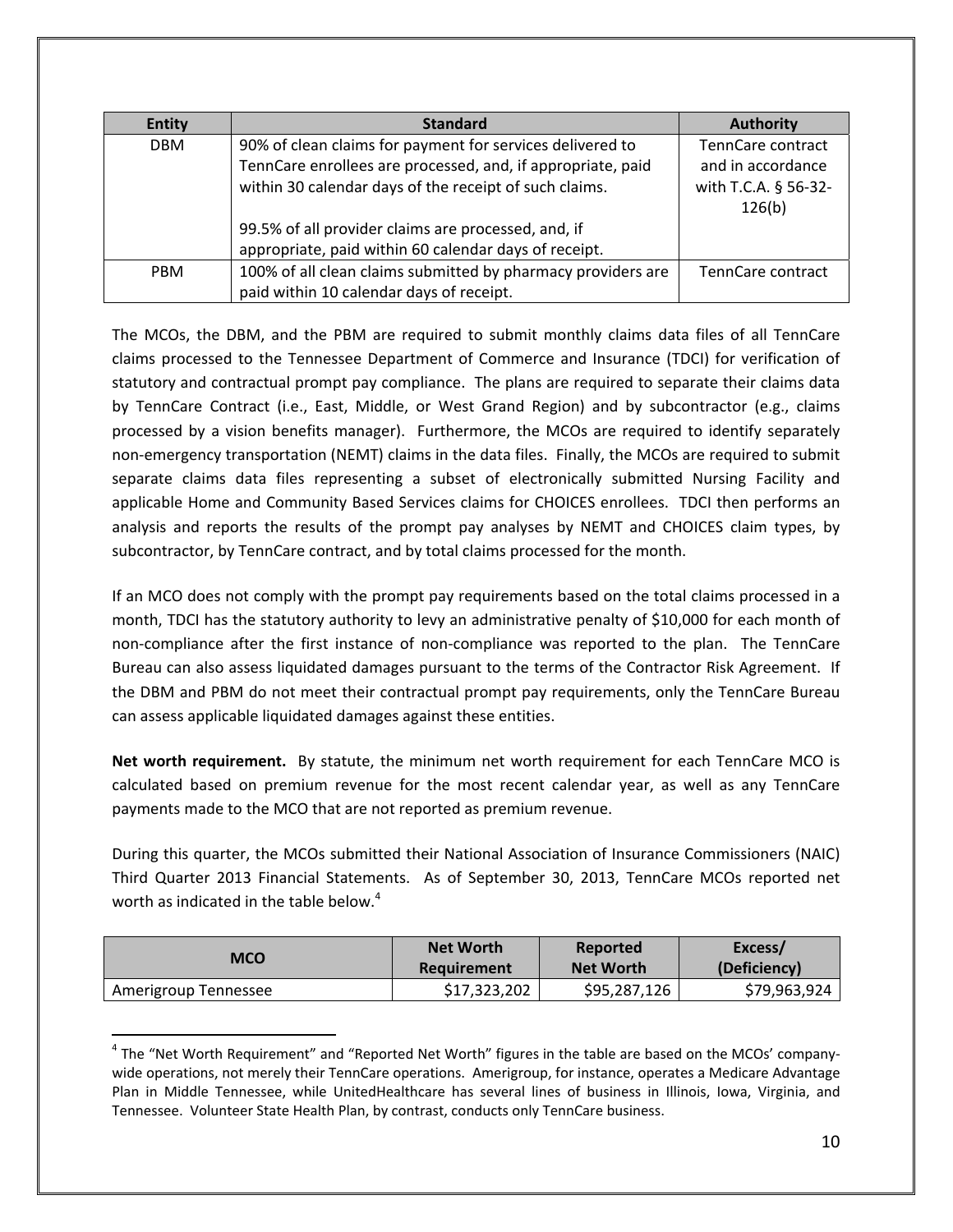| <b>MCO</b>                                                                        | <b>Net Worth</b><br>Requirement | Reported<br><b>Net Worth</b> | Excess/<br>(Deficiency) |
|-----------------------------------------------------------------------------------|---------------------------------|------------------------------|-------------------------|
| UnitedHealthcare Plan of the River<br>Valley (UnitedHealthcare Community<br>Plan) | \$64,481,178                    | \$467,656,463                | \$403,175,285           |
| Volunteer State Health Plan (BlueCare<br>& TennCare Select)                       | \$35,639,453                    | \$242,079,721                | \$206,440,268           |

All TennCare MCOs met their minimum net worth requirements as of September 30, 2013.

### **Success of Fraud Detection and Prevention**

The mission of the Tennessee Office of Inspector General (OIG) is: *To identify, investigate, and prosecute persons who commit fraud or abuse against the TennCare program and to recoup money owed to the State of Tennessee.*  The OIG staff receives case information from a variety of sources, including local law enforcement, the TennCare Bureau, Health Related Boards (HRB), the Department of Human Services (DHS), other state agencies, health care providers, Managed Care Contractors (MCCs), and the general public via the OIG website, fax, written correspondence, and phone calls to the OIG hotline. The statistics for the second quarter of Fiscal Year 2014 are as follows:

#### **Summary of Enrollee Cases**

|                       | Quarter | <b>Grand Total to Date</b><br>(since creation of OIG in July 2004) |
|-----------------------|---------|--------------------------------------------------------------------|
| Cases Received        | 2.532   | 155,852                                                            |
| Abuse Cases Received* | 804     | 75.628                                                             |

*\* Abuse cases may be referred to the appropriate Managed Care Contractor (MCC), the TennCare Bureau, or DHS for further review/action.*

#### **Court Fines & Costs Imposed**

|                                  | Quarter  | <b>Grand Total to Date</b><br>(since creation of OIG in July 2004) |
|----------------------------------|----------|--------------------------------------------------------------------|
| <b>Fines</b>                     | \$43,175 | \$792,580                                                          |
| Court Costs & Taxes              | \$4,910  | \$244,573                                                          |
| <b>Court Ordered Restitution</b> | \$31,626 | \$2,275,627                                                        |
| (Criminal Cases)                 |          |                                                                    |
| Drug Funds/Forfeitures           | \$6,453  | \$444,313                                                          |

The OIG aggressively pursues enrollees who have apparently committed fraud or abuse against the TennCare program. The primary criminal case types are: prescription drug cases (drug diversion, drug seekers, doctor shopping, and forging prescriptions), child not in the home, reporting a false income,